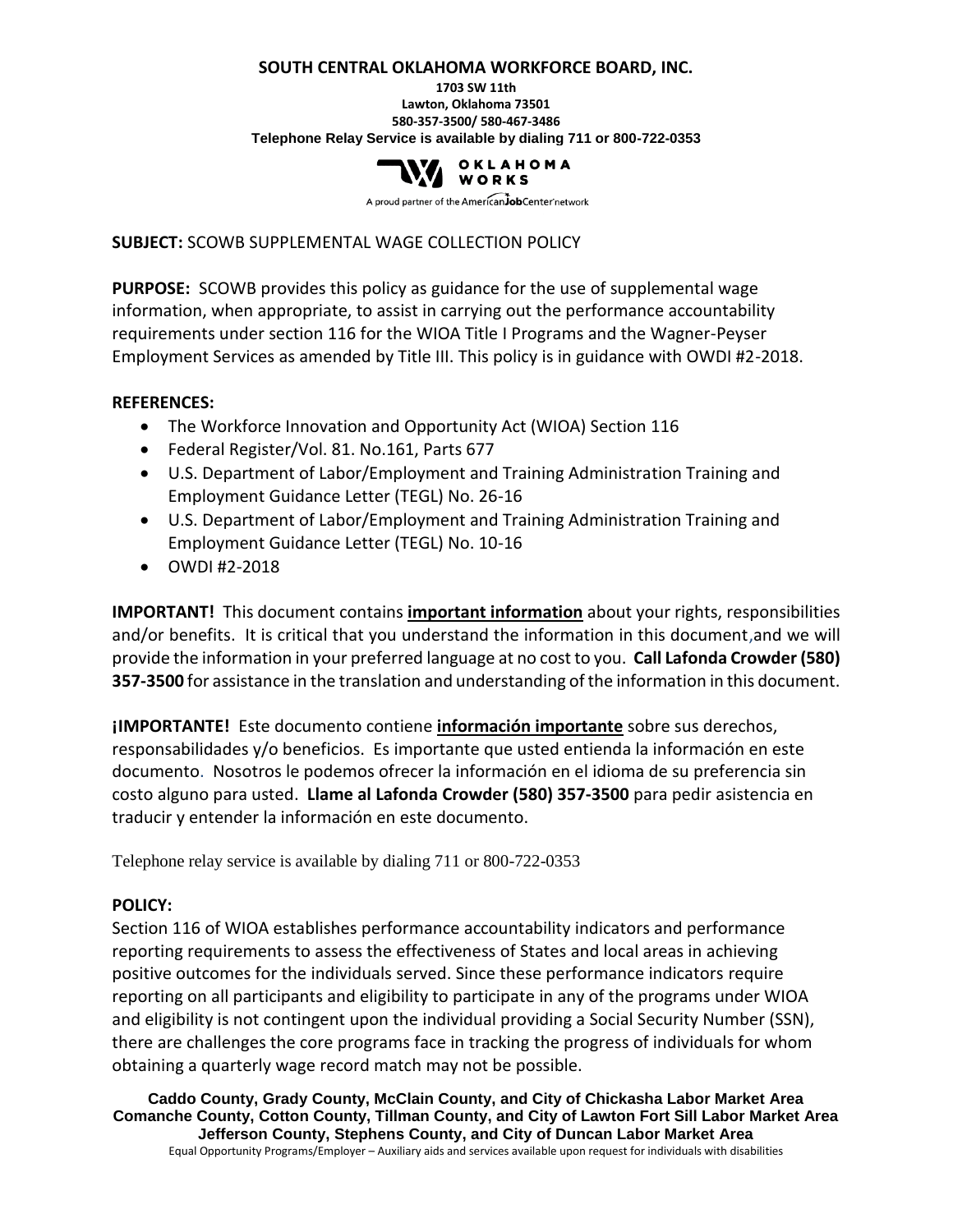Direct Unemployment Insurance (UI) wage match, obtained through either State UI data or the out-of-State wage record data exchange, via appropriate data sharing agreement, will be the primary data source for verifying participant outcomes for purposes of calculating levels of performance for the employment-related indicators and will be used when available.

Supplemental wage information and wage data obtained from either the participant or the participant's employer may be utilized to collect employment-related data as necessary for calculating levels of performance. Program participants for which a direct record match may not be available include, but are not limited to:

- Federal employees;
- Military employees;
- Individuals who are self-employed;
- Individuals who do not provide a SSN; or
- Individuals who engage in employment that is excluded from employer tax filings covered under Federal and State UI laws

The optimal time to collect supplemental wage information is immediately following the second and fourth full quarters after exit. The more time that elapses before participants are contacted after they exit the program, the greater likelihood of a lower response rate resulting in missing or inaccurate data. The table below illustrates the timeline for supplemental wage data collection:

| <b>Timeline for Data Collection</b>                                                       |                                                                                              |                                                                        |  |  |  |  |  |  |
|-------------------------------------------------------------------------------------------|----------------------------------------------------------------------------------------------|------------------------------------------------------------------------|--|--|--|--|--|--|
| Performance Indicator <sup>a</sup>                                                        | UI Wage Data Becomes Available                                                               | <b>Collection of Supplemental Wage</b><br><b>Information May Begin</b> |  |  |  |  |  |  |
| <b>Employment Rate - Second</b><br><b>Quarter after Exit</b><br>(including Title I Youth) | During third or fourth quarter after exit                                                    | Beginning third quarter after exit                                     |  |  |  |  |  |  |
| <b>Employment Rate - Fourth</b><br><b>Quarter after Exit</b><br>(including Title I Youth) | During fifth or sixth quarter after exit<br>(first or second quarter, next program)<br>year) | Beginning fifth quarter after exit                                     |  |  |  |  |  |  |
| <b>Median Earnings - Second</b><br><b>Quarter after Exit</b>                              | During third or fourth quarter after exit                                                    | Beginning third quarter after exit                                     |  |  |  |  |  |  |
| Credential Attainment -<br>within 1 Year after Exit                                       | During second or third quarter after<br>exit                                                 | Beginning second quarter after exit                                    |  |  |  |  |  |  |

Supplemental wage information may be acquired in an interview by program staff with the participant or the participant's employer. Supplemental wage information must be collected quarterly after exit for the previous quarter, be reported in the participant's applicable program enrollment in OKJobMatch under the program details Wages section, have support documentation uploaded into OKJobMatch, and include the following information:

• Quarter for which data is being collected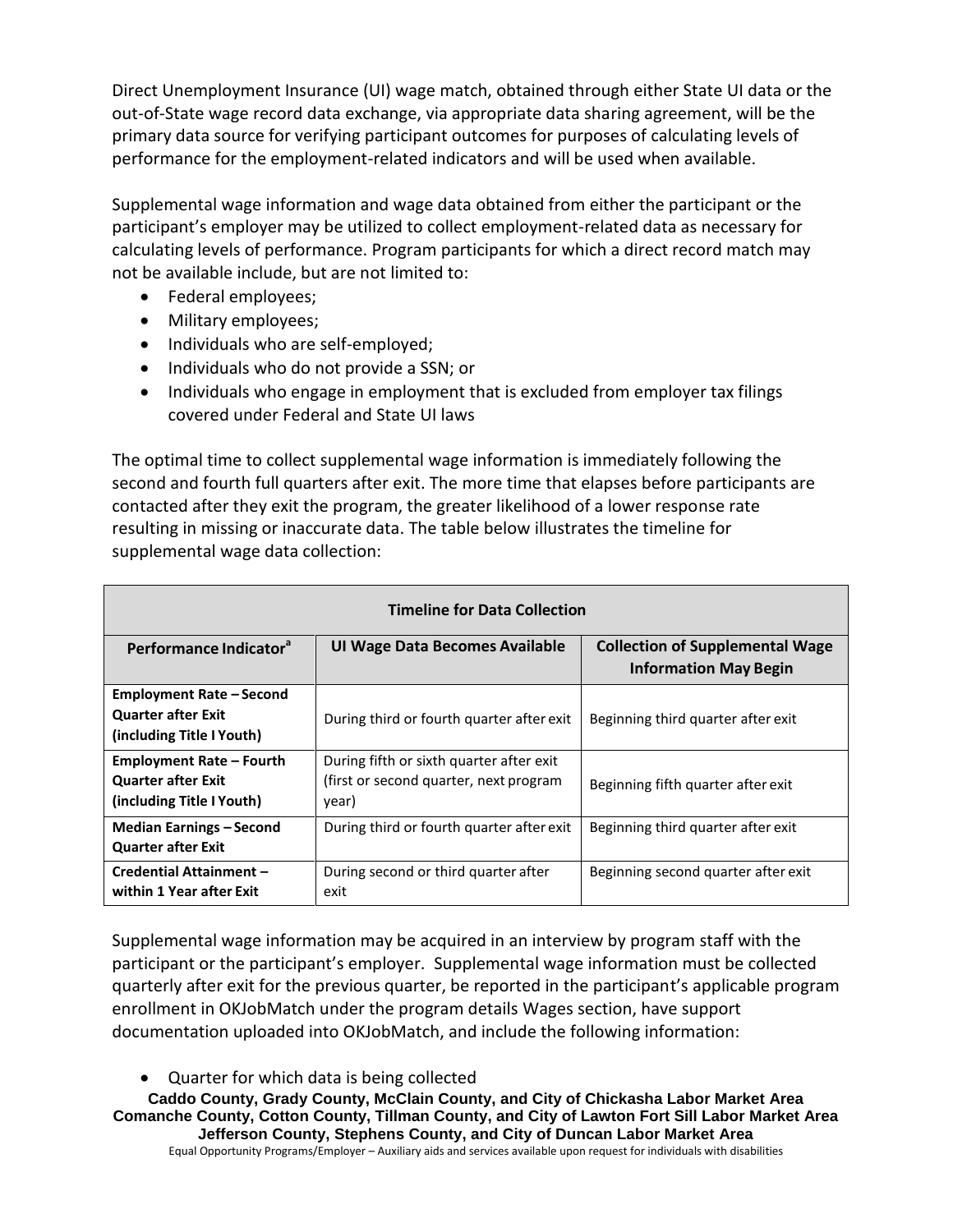- O\*NET Standard Occupation Classification (SOC)
- NAICS North American Industry Classification System
- FEIN Federal Tax Identification Number
- Employer
- Company City
- Company State
- Source of Supplemental Data
- Total Earnings for Quarter

| Quarter |     | Quarter 2 |     | Quarter<br>- |     |     | Quarter |       |       |     |      |
|---------|-----|-----------|-----|--------------|-----|-----|---------|-------|-------|-----|------|
| July    | Aug | Sep       | Oct | Nov          | Dec | Jan | eb      | March | April | Mav | June |

One Acceptable Source Document for supplemental wage information listed below must be uploaded into the participant's case file in OKJobMatch as an **Enrollment** documentation item type and a **Validation** document type for the applicable enrollments.

Tax documents, payroll records, and employer records such as:

- Copies of quarterly tax payment forms to the Internal Revenue Service, such as a Form 941 (Employer's Quarterly Tax Return);
- Copies of pay stubs (minimum of two pay stubs); or
- Signed letter or other information from employer on company letterhead attesting to an individual's employment status and earnings.

## Other supplemental wage records:

- Income earned from commission in sales or other similar positions;
- Automated database systems or data matching with other partners with whom data sharing agreements exist;
- WIOA Partner's administrative records that contain required employment and wage information, such as current records of eligibility for programs with income-based eligibility (e.g., Temporary Assistance for Needy Families (TANF) or Supplemental Nutrition Assistance Program (SNAP); or
- **WIOA Participant Supplemental Wage Quarterly Exit Data Collection Form, reference** the current source documentation policy;
- Self-employment worksheet signed and attested to by program participants, reference the current source documentation policy. Earnings (or net profit) can be calculated by subtracting total expenses from gross receipts. Not all self-employed individuals receive a salary, but the funds that represent income over expenses that are available to be invested back into the business are considered earnings.

Participants who provide a SSN and have exited a program but for whom information is not yet available, are not included in performance calculations until such data subsequently becomes available. There is a two-quarter lag built into the reporting periods to allow time for reporting participant exits and direct UI wage record match, and for obtaining supplemental wage information not yet available. It is not necessary for supplemental wages to be collected on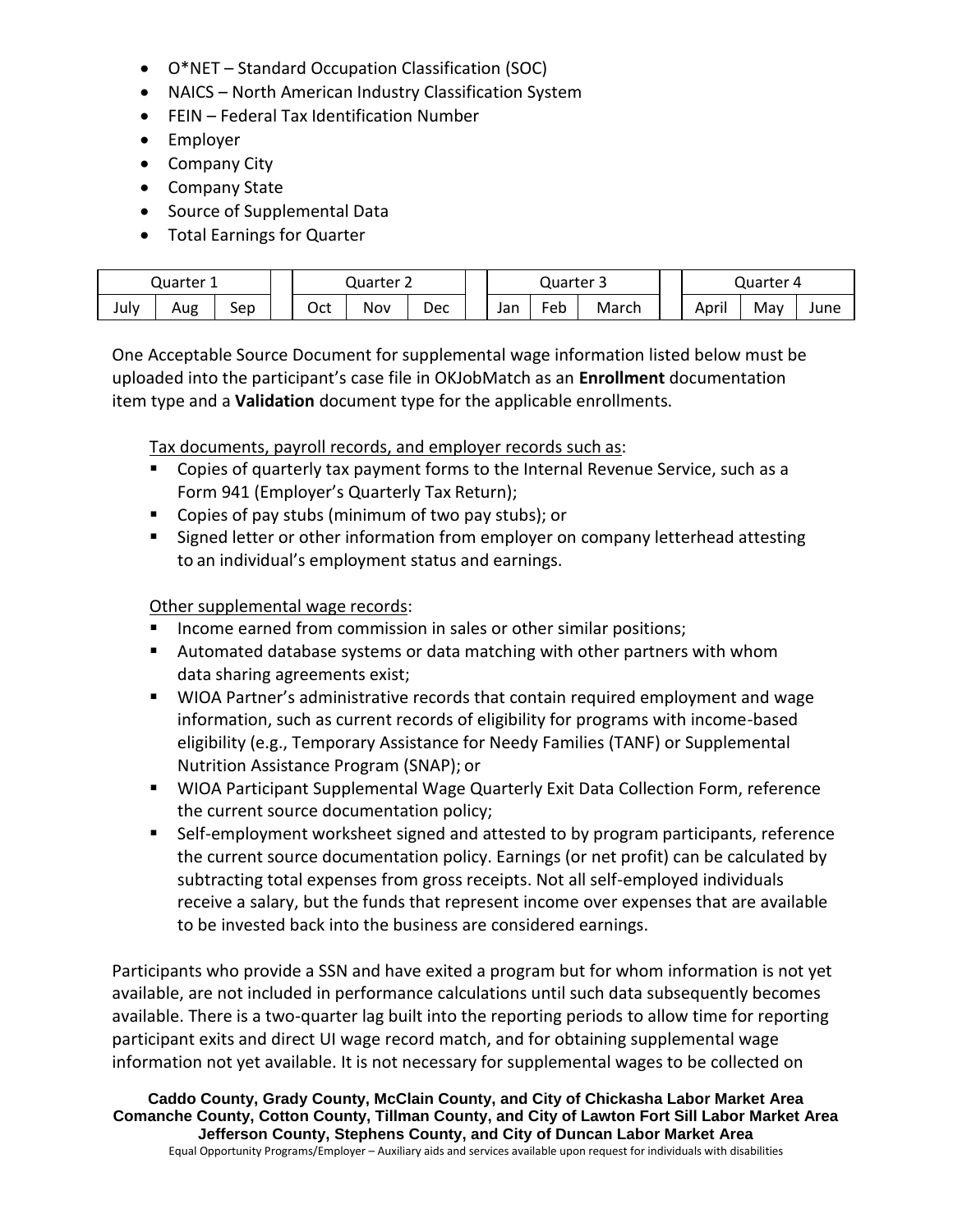those clients that should have wages collected by direct wage match. However, it is imperative to closely monitor these participants to verify direct UI wage data once the allotted timeframe has passed to ensure that wage data is available and supplemental wage collection is not needed.

**Example:** *If a participant exits the program between July 1, 2016 and September 30, 2016 (first quarter of program year (PY) 2016) for the Employment Rate – Second Quarter After Exit data.* 

- *The Employment Rate information collected (employer and wage) will be for third quarter of PY 2016 (January 1, 2017 – March 31, 2017).*
- *Supplement Wage Collection may begin the fourth quarter of PY 2016 (April 1, 2017 – June 30, 2017).*
- *UI wage data will become available either the third or fourth quarter after exit (April 1, 2017 – June 30, 2017 or July 1, 2017 – September* 30, 2017).
- *The participant will not be included (reported) in the Employment Rate – Second Quarter After Exit until the quarterly report for the quarter ending September 30, 2017 (first quarter of PY 2017) and the annual report for PY 2017 for the period ending June 30, 2018.*

| <b>Exit Quarter</b>                              | <b>Report Employment</b><br>Rate $-2nd$ Quarter<br>(including Title I<br>Youth) by End of: | Report<br><b>Employment Rate -</b><br>4 <sup>th</sup> Quarter<br>(including Title I<br>Youth) by End of: | <b>Report Median</b><br>Earnings by End of:                  | <b>Report Credential</b><br><b>Attainment</b><br>(Employment) – within 1<br>Year after Exit by End of: |
|--------------------------------------------------|--------------------------------------------------------------------------------------------|----------------------------------------------------------------------------------------------------------|--------------------------------------------------------------|--------------------------------------------------------------------------------------------------------|
| First Quarter (Q1)<br>(July 1 – September 30)    | Q1,<br>Next Program Year<br>(four quarters later)                                          | Q3,<br>Next Program Year<br>(six quarters later)                                                         | Q1<br>Next Program Year<br>(four quarters later)             | Q <sub>3</sub><br>Next Program Year<br>(six quarters later)                                            |
| Second Quarter (Q2)<br>(October 1 – December 31) | Q2,<br>Next Program Year<br>(four quarters later)                                          | Q4,<br>Next Program Year<br>(six quarters later)                                                         | Q2,<br>Next Program Year<br>(four quarters later)            | Q4,<br>Next Program Year<br>(six quarters later)                                                       |
| Third Quarter (Q3)<br>(January 1 – March 31)     | Q <sub>3</sub><br>Next Program Year<br>(four quarters later)                               | Q1<br>Second Program<br>Year After Exit<br>(six quarters later)                                          | Q <sub>3</sub><br>Next Program Year<br>(four quarters later) | Q1,<br>Second Program Year<br>After Exit<br>(six quarters later)                                       |
| Fourth Quarter (Q4)<br>(April 1 – June 30)       | Q4,<br>Next Program Year<br>(four quarters later)                                          | Q2,<br>Second Program<br>Year After Exit<br>(six quarters later)                                         | Q4,<br>Next Program Year<br>(four quarters later)            | Q2,<br>Second Program Year<br>After Exit<br>(six quarters later)                                       |

## **Reporting Data for Employment-Related Performance Indicators Timeline**

to remind participants—before program exit—that they or their employers may be contacted to obtain confirmation of employment status and earnings, and to explain the expected timeframe for those follow-up contacts. Therefore, programs should inform participants at program entry about the supplemental wage information follow-up process and collect multiple forms of contact information about them. In addition, participants should be encouraged to provide new addresses and phone numbers when they move, and programs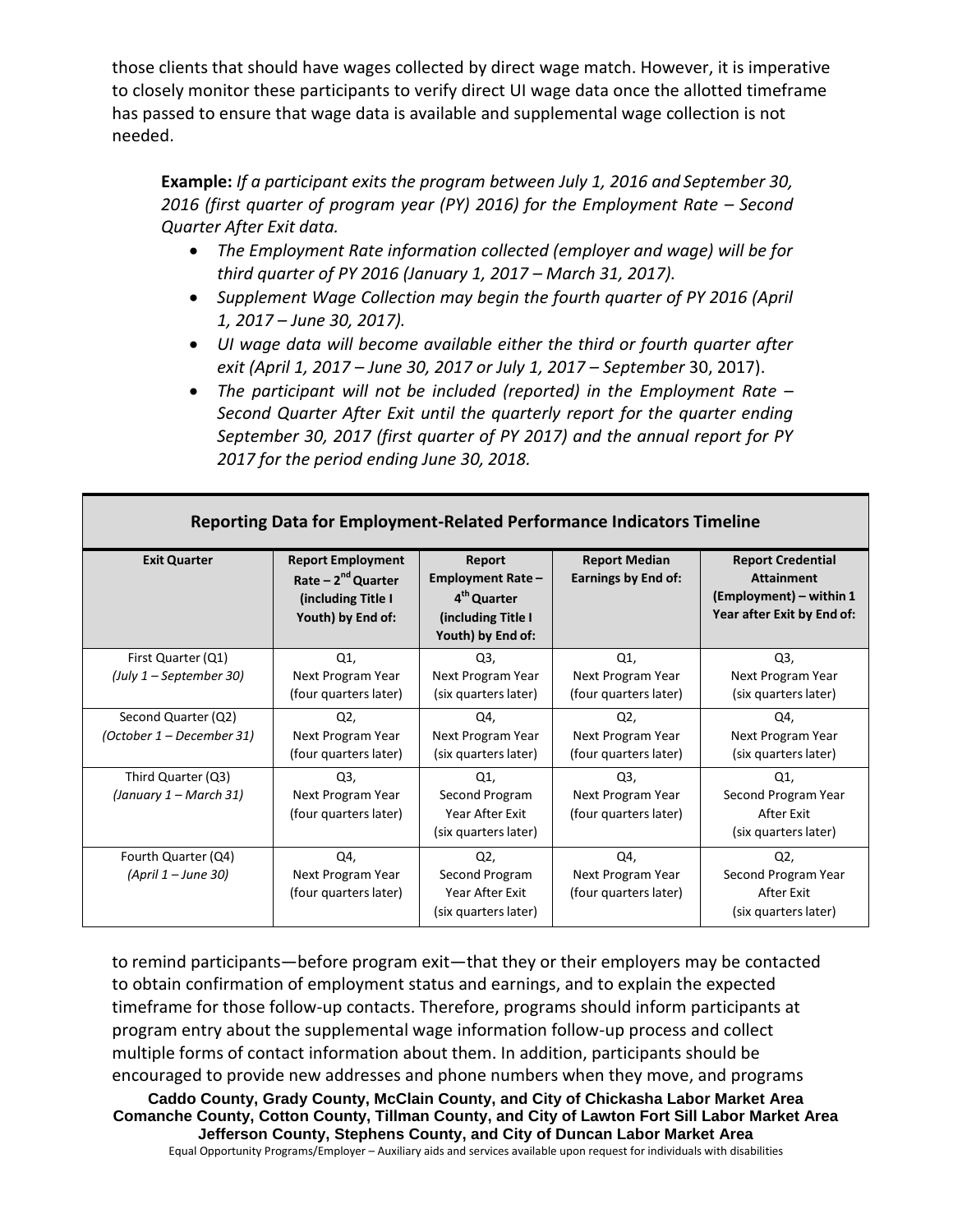should implement procedures to update this information periodically while the participant remains enrolled in the program.

The following must be considered when collecting supplemental information for purposes of calculating levels of performance for the employment-related indicators:

- It is required to report a participant's status in unsubsidized employment during the second and fourth quarter after exit.
- It is required to report a participant's quarterly earnings during the second quarter after exit in order to calculate the median earnings performance indicator.
- If supplemental wage information is used to determine employment status in the second quarter after exit, then supplemental wage information must be used to
- determine median earnings in the second quarter after exit. There are no requirements to use supplemental wage information across multiple reporting periods (second and fourth quarters after exit) in the event an individual's employment status has changed.
- OKJobMatch will utilize direct wage records when available for performance reporting even if supplemental wage information is available in the system, since direct wage match yields the most reliable data.
- A participant's quarterly earnings used for reporting the median earnings indicator second quarter after exit only reflects those wages that are actually paid to (or earned by) the participant during the quarter, not projected amounts, and is representative of the participant's regular hours and earnings.
- Wages include all compensation for services including commissions, bonuses, the cash value of all compensation in any medium other that cash, dismissal payments, gratuities received, and wages earned but not actually paid (i.e., distribution of an employer's assets for the benefit of creditors or garnishment for child support payments, etc.)
- Participants who do not have the necessary data to complete a wage record match and do not collect supplemental wage information are still included in the employment status performance calculations as a negative for the applicable quarter after exit.
- Participants will be excluded from the median earnings indicator calculation if the employment rate second quarter after exit is a negative.

1. Individuals will be informed at program entry regarding supplemental wage requirements through the explanation of the orientation document. Information provided to individuals must include participant expectations, required documentation, and collection timeframes, during the orientation. The individual and case manager will sign the orientation document.

2. All participants will be included in the supplemental wage information collection procedure.

3. Supplemental wage information collection process includes the following information: a. Participant must sign the enrollment orientation form stating: Job seeker and/or their employers may be contacted to obtain confirmation of employment status and earnings any time during and up to 13 months after exit of the program. You